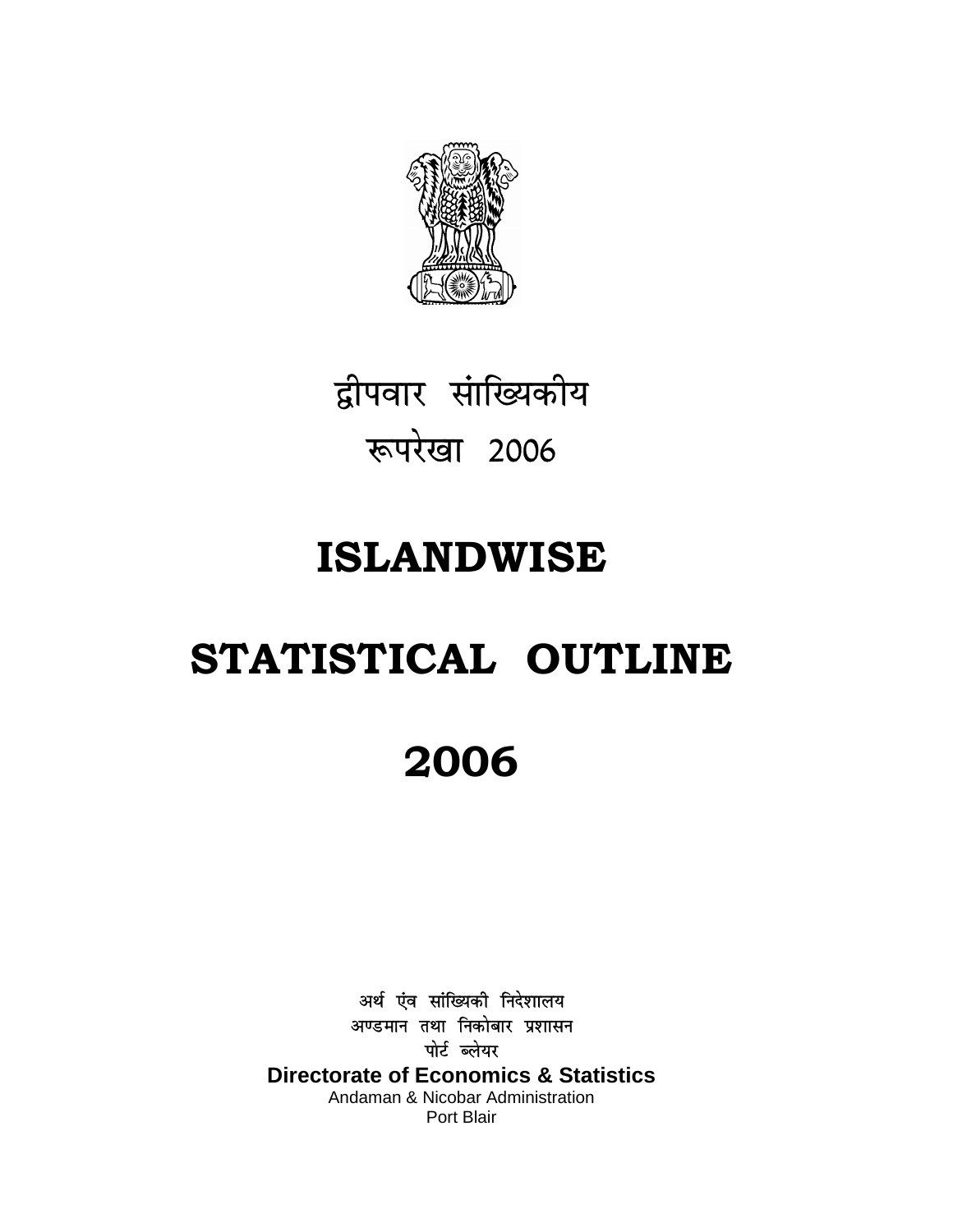#### **PREFACE**

 The present edition of **"ISLAND-WISE STATISTICAL OUTLINE-2006"** is the 10<sup>th</sup> in series brought out by the Directorate of Economics and Statistics with data as on **31.12.2006** on socio-economic conditions of all the 38 Inhabited Islands of the territory.

 We are indebted to various organizations and people who made this publication possible. The Government Departments as well as Non-Government Organizations supplied data.

 This publication is the result of hard work put in by Shri Subhash Chande, Senior Investigator, Shri M.P.Muthappa, Statistical Assistant, Shri. Geaphas, Junior Investigator and the support of the other staff of Directorate and statistical staff of line departments under the supervision of Smti Mariyamma Chacko, Statistical Officer.

 The Island-wise data will enable the users to peep into the Island-wise status in relation to the socio economic development. It is hoped that the information made available in this publication at the level of each Inhabited Islands will go a long way to help Planners/Head of Departments of the Administration to make realistic plans for the speedy development of the Islands on the one hand and on the other hand to remove the inequality and imbalance of socio economic life of the Islanders.

Suggestions for further improvement of the publication are most welcome.

**Port Blair Community Community Community Community Community Community Community Community Community Community**